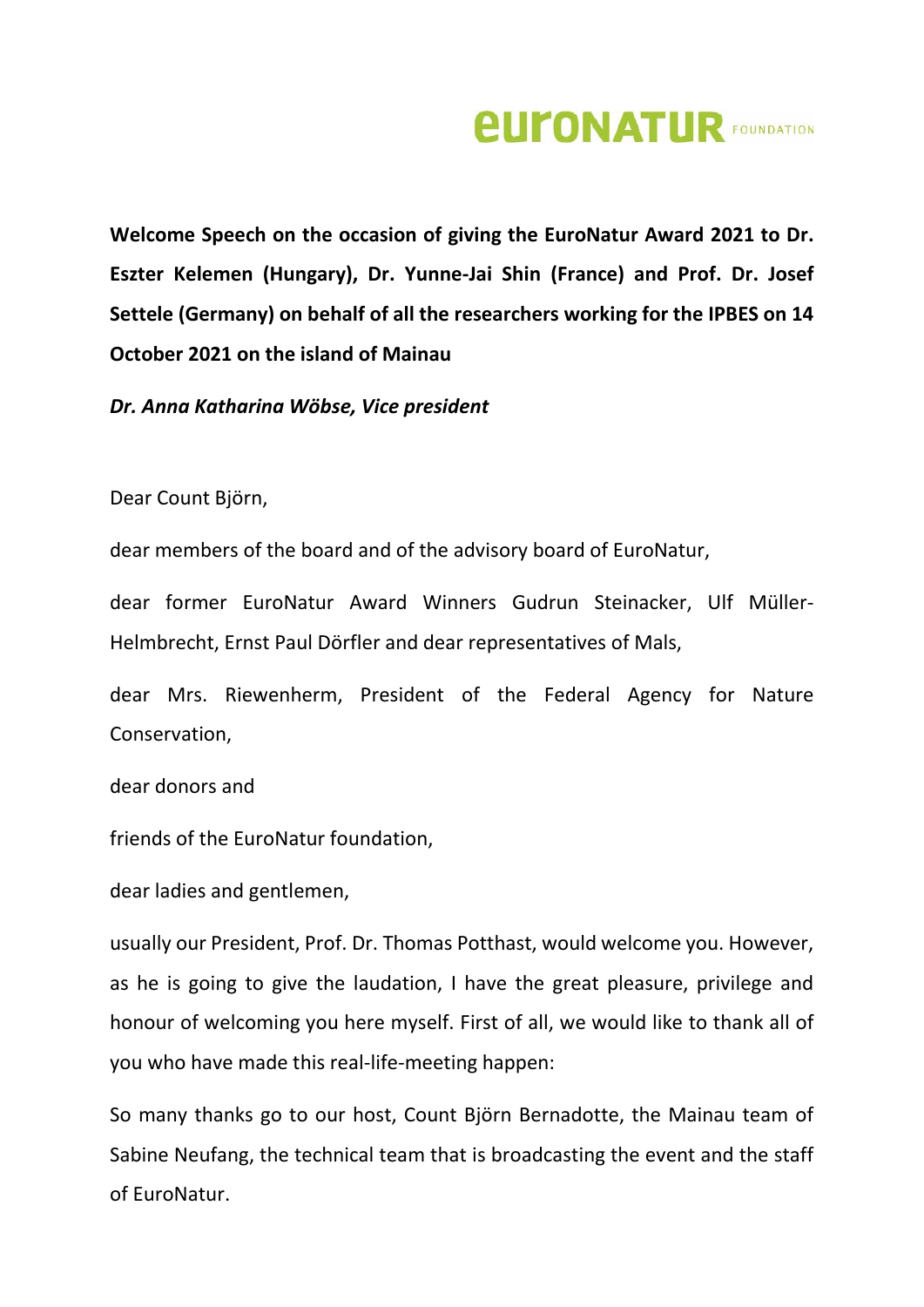Having said all this, we would also like to welcome you: the delegation representing all the IPBES researchers, to whom we will be awarding the EuroNatur Award today: Dr. Esther Kelemen, Dr. Yunne-Jai Shin and Prof. Dr. Josef Settele.

You, the scientists, are the heart and soul of IPBES. You have to take a breath before reading what this abbreviation means: they are the scientists of the Intergovernmental Science-Policy Platform on Biodiversity and Ecosystem Services. The IPBES was established in 2012 and it is affiliated to the UN system. Within the UN family you are a relatively young member, but in a way, we have all been eagerly awaiting your initiative because it was and still is so badly needed. The scientists of IPBES work at the interface between science and politics. They collect and provide the numbers, the knowledge and the expertise needed to make sustainable Earth policy. Thomas Potthast will explain in a moment how you do this, what impact it has, and which dimensions it reaches.

At first glance, you, the researchers, seem to fall outside the scope of our usual honorees. The last three honorees, for example, were people and groups who have fought in a very concrete way, physically and on the ground, against the destruction of nature and the environment. The activist Roberto Epple, who fights to liberate rivers, for instance, or the brave women of Kruščica, who prevented the construction of a dam with solidarity and strength, or the people of Mals, who are resisting the pressure of the chemical and agricultural lobbies and fight for ending the use of pesticides in their community  $-$  and beyond. (By the way, let me briefly recommend a TV documentary. You can find it in the mediathek of ZDF. The film project "Gegen Gift" actually started at last year's award ceremony, when Volker Andres met the Mals people here on the Mainau Island).